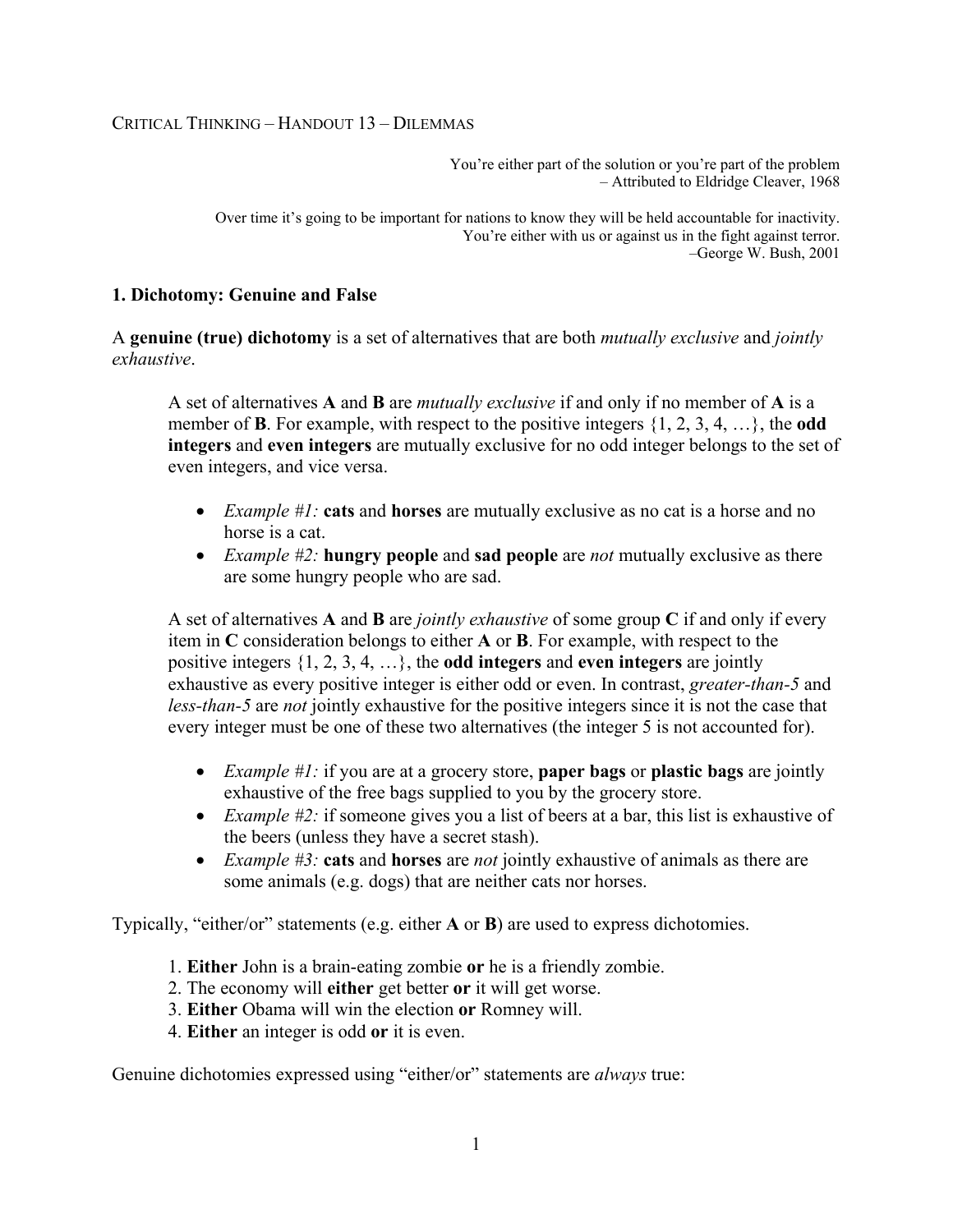| "EITHER <b>A</b> OR <b>B</b> "                                           | EITHER JAMES IS A CAT OR HE IS NOT A CAT.                  |
|--------------------------------------------------------------------------|------------------------------------------------------------|
| If <b>A</b> and <b>B</b> are <i>jointly exhaustive</i> of $C$ , then for | If cat and not-a-cat are exhaustive of all the things that |
| any item in $C$ you could consider, it <i>must</i> be                    | James can be, he must be either a cat or not-a-cat (but)   |
| either $A$ or $B$ (at least one).                                        | he might be both!)                                         |
| if A and B are <i>mutually exclusive</i> , both A and                    | If James is a cat, then he cannot be something that is     |
| <b>B</b> cannot both be true at the same time                            | not a cat. If James is not a cat, then he cannot be a cat. |

However, not all either/or statements express genuine dichotomies. In fact, some *pretend* to express genuine dichotomies **but they are** *not mutually exclusive* while others express dichotomies **but they are** *not* **jointly exhaustive**. We will focus on the latter case.

A **false dichotomy** is a dichotomy where **A** and **B** are not exhaustive of the *relevant*  alternatives, and so it is genuinely possible that both **A** and **B** are false as some alternative **D, or E, or F** is true.

In short, a false dichotomy is a dichotomy where neither **A** nor **B** is true since it is a real possibility that some other alternative **D** is true.

EXAMPLES OF FALSE DICHOTOMIES

- 1 **Either** John is a brain-eating zombie **or** he is a friendly zombie
- Alt John is an unfriendly zombie who doesn't eat brains.
- 2 The economy will **either** get better **or** it will get worse.
- Alt The economy doesn't get better or worse, it stays the same.
- 3 Obama will destroy the country **or** save the country
- Alt Obama does neither; the country just plugs along as usual.
- 4 You love me **or** you hate me.
- Alt You are indifferent.

## Exercise Set #1

A. First, write down an "either/or" statement that expresses a false dichotomy. Next, be able to explain why it is a false dichotomy by pointing out how the alternatives considered could both be false as some relevant alternative that could be true.

## **2. The Fallacy of the False Dichotomy**

Reasoning with a genuine dichotomy is an effective way to establish the truth of a conclusion. First, note that arguments of the following form are deductively valid:

DISJUNCTIVE SYLLOGISM

- P1 Either **A** or **B**
- P2 **Not B**
- C Therefore, **A**.

Notice that while it is impossible for P1 and P2 to be true and the conclusion false, we do not know if P1 and P2 are, in fact, true. Second, if P1 were a genuine dichotomy and we knew P2 were true, then the conclusion would be true.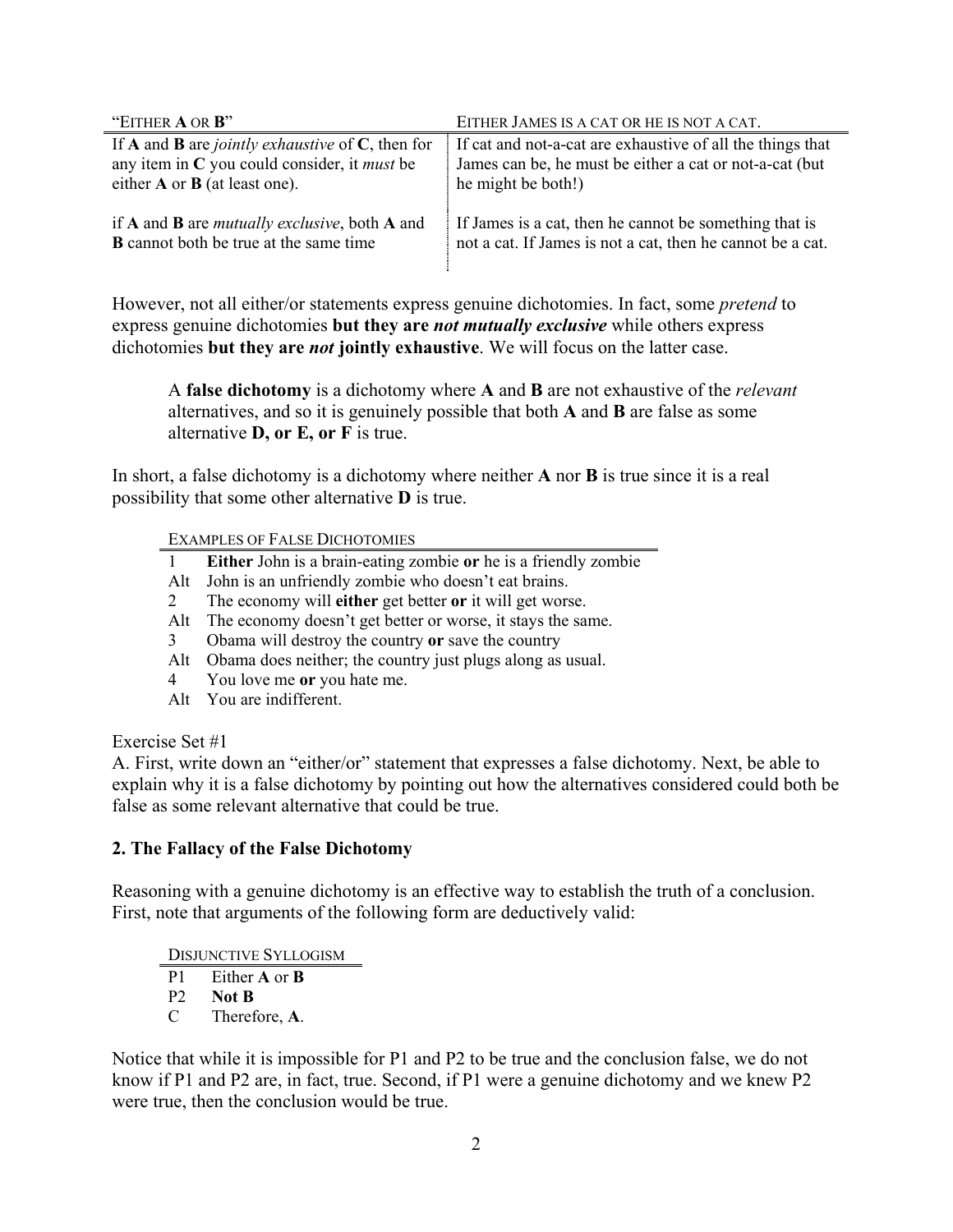#### REASONING WITH A GENUINE DICHOTOMY

| 1 (dichotomy)  | Either $A$ or $B$ (where either $A$ and $B$ is true, but not both) |
|----------------|--------------------------------------------------------------------|
| 2 (premise)    | <b>Not B</b> (we've determined this in some way, e.g. science)     |
| 3 (conclusion) | Therefore, A is true.                                              |

Thus, when (1) is a genuine dichotomy and we are sure of **not-B** (i.e. **B** is false), then we can reason using the above form of argument and we will be guaranteed the truth of the conclusion.

However, individuals often try to *mimic* the above argument form by using a false dichotomy in place of a genuine dichotomy.

| <b>REASONING WITH A FALSE DICHOTOMY</b> |                                                         |
|-----------------------------------------|---------------------------------------------------------|
| 1 (dichotomy)                           | Either $A$ or $B$ (where $A$ and $B$ can both be false) |
| 2 (premise)                             | Not $B$                                                 |
| 3 (conclusion)                          | Therefore, A.                                           |

When someone reasons using a false dichotomy, they have committed the **fallacy of the false dichotomy**. This type of reasoning is fallacious because even if **not-B** is true (i.e. **B** is false) in (2), *both A and B can be false* in (1), and so it does not follow that **A** must be true.

EXAMPLE #1 OF A FALSE DICHOTOMY

- P1 Pigs can fly or donkeys can fly.
- P2 Donkeys cannot fly.
- C Therefore, pigs can fly!

The above argument is *valid* (it is impossible for the premises to be true and conclusion false), but it is a fallacy to conclude that "pigs can fly" is *true*. Why? Since both of the alternatives *Pigs can fly* and *Donkeys can fly* are false (neither can fly), the denial of one of these alternatives *Donkeys cannot fly* does not entail that *Pigs can fly* is true.

Consider another example:

EXAMPLE #2 OF A FALSE DICHOTOMY

- P1 Either John is a brain-eating zombie or he is a friendly zombie.
- P2 John is *not* a brain-eating zombie.
- C Therefore, John is a friendly zombie.

Again, the two alternatives in P1 are not jointly exhaustive and so it is possible for both alternatives to be false. Given that it may be the case that some third option is true, the proposition *John is not a brain-eating zombie* does not entail that *John is a friendly zombie*.

False dichotomies are sometimes used in advertising to force you to choose one product over another.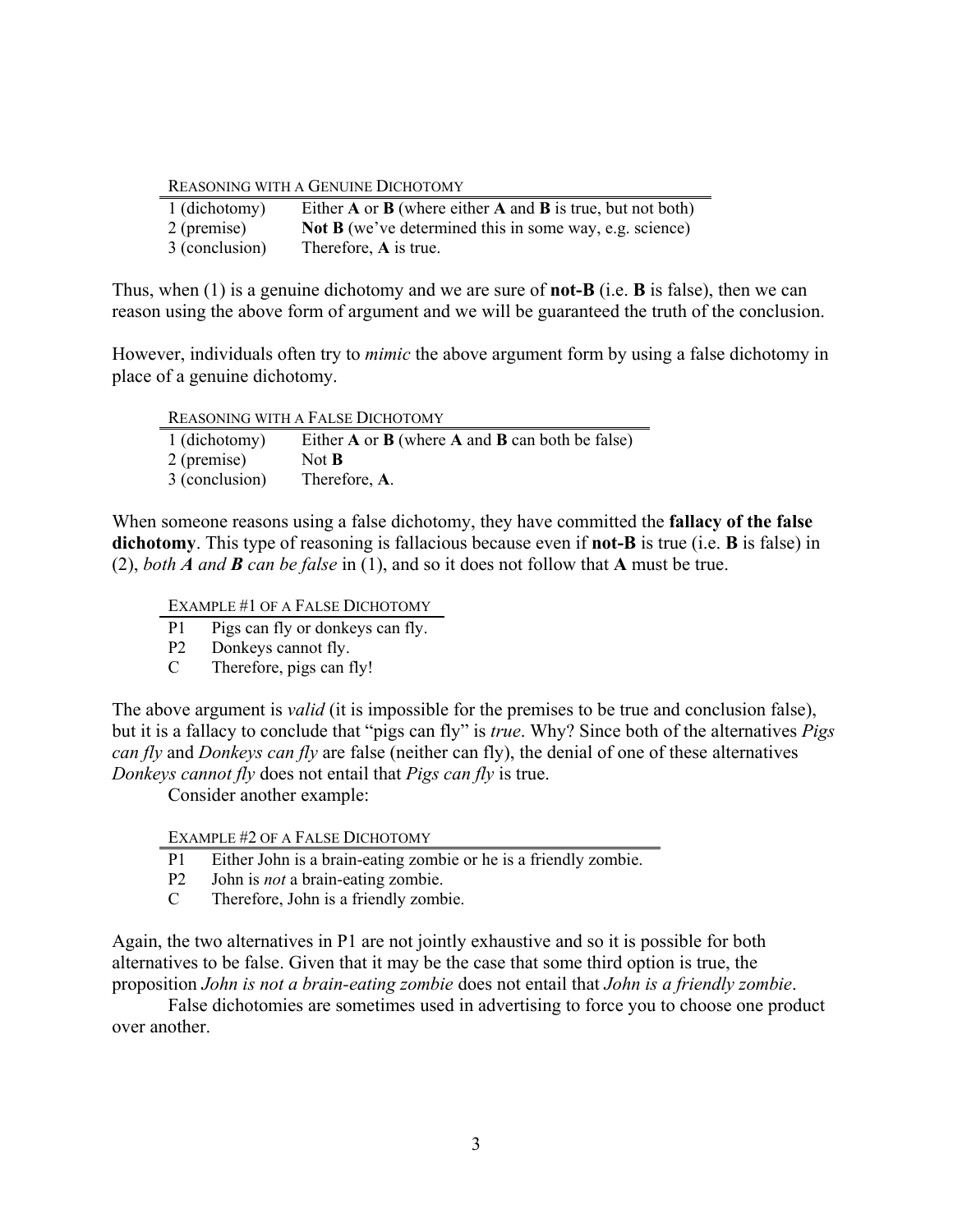EXAMPLE #3 OF A FALSE DICHOTOMY*: Advertisement Using a False Dichotomy*

*An older cowboy-looking sheriff walks into an office toward a guy in a buttoned-down blue collared shirt.*

| Sheriff | Another cup of coffee? How long is this one going to last? Forty five     |
|---------|---------------------------------------------------------------------------|
|         | minutes? An hour?                                                         |
| Worker  | Well? (looking stupid)                                                    |
| Sheriff | Listen, 5-hour ENERGY lasts a whole lot of hours. Take one in the         |
|         | afternoon and you'll feel alert and energized until the cows come home.   |
|         | And it's packed with B-vitamins and nutrients to make it last. So, what's |
|         | it going to be partner?                                                   |
|         | Western sounds indicated a showdown                                       |
| Worker  | Worker throws away his cup of coffee.                                     |

The advertisement contends that you only have two choices if you want to stay awake at your job:

You have to choose: **either** drink one coffee and get tired **or** drink 5-hour ENERGY

But, there other a number of other options:

get more sleep, drink some water, get more exercise, drink five coffees.

## **Exercise Set #2:**

A. Create your own fallacy of the false dichotomy. Be sure to explain how one of the premises is a false dichotomy by pointing out the alternative that makes the dichotomy false.

B. Consider the following arguments. State whether they commit the fallacy of the false dichotomy. If they do, explain why dichotomy is false by pointing out the relevant alternative that is not considered.

1.

- P1 You either know that God exists (theist) or know that God doesn't exist (atheist).
- P2 You don't know that God exists (not a theist)<br>C Therefore, you must be an atheist!
- Therefore, you must be an atheist!

2.

- P1 Assuming God exists, either God *loves* you and you will go to heaven or God *hates* you and you will go to hell.
- P2 You are having a rough time in life, are a sinner, and so it is clear God doesn't love you.
- C Therefore, God hates you and you will go to hell.

#3

- P1 You are either a sinner or a saint.
- P2 You are definitely not a saint. You have not given all of your money to charity and I don't see you working at the soup kitchen on the weekends.
- C Therefore, you are a sinner.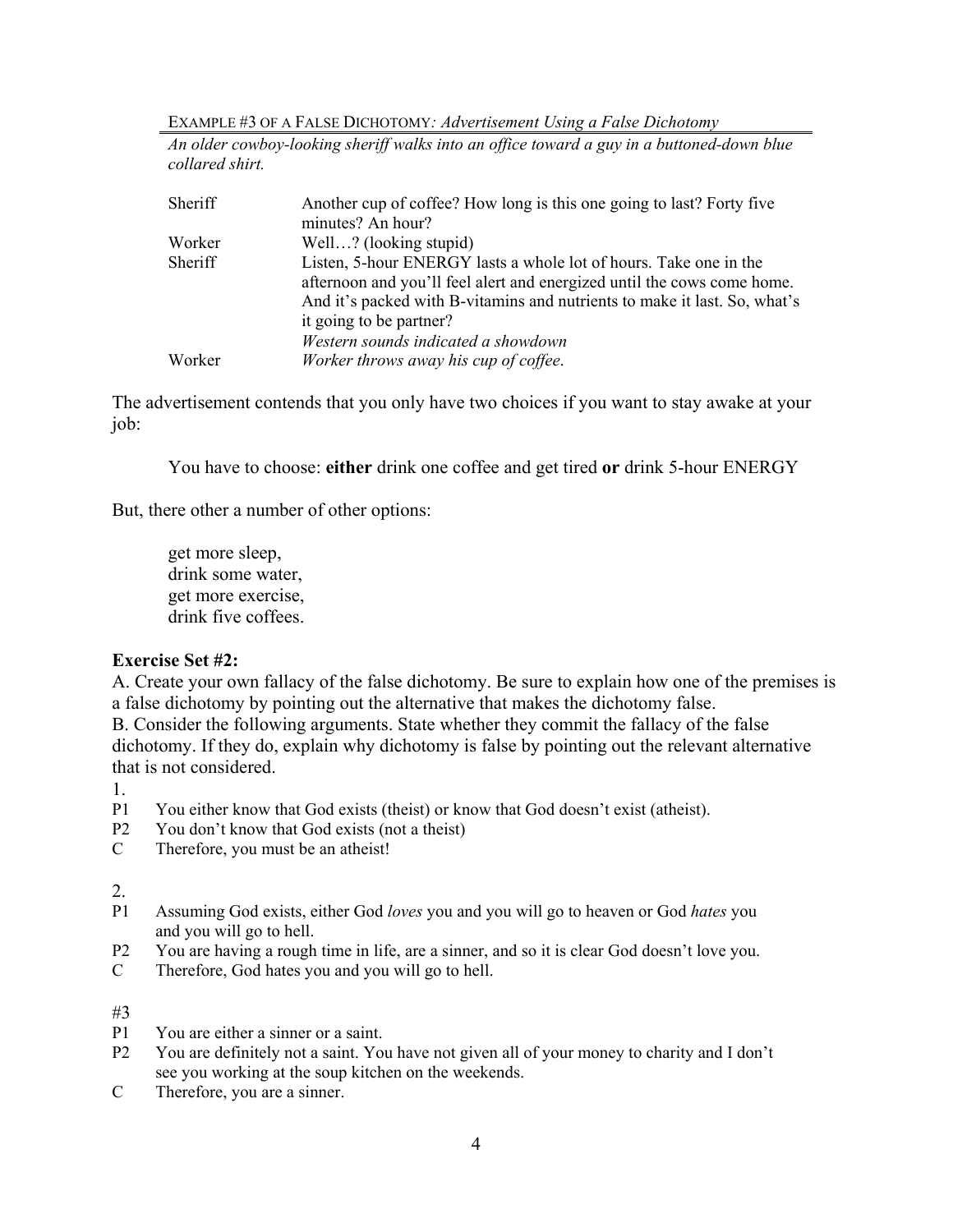- #4
- P1 When you die, you will go to heaven, hell, or purgatory.
- P2 You are a horrible sinner and not going to heaven.
- C Therefore, you are going to hell or purgatory.

5.

- P1 You are either for the War or against the War.
- P2 If you are for the War, then you respect the military.
- P3 If you are against the War, then you don't respect the military.
- P4 I saw you protesting the War yesterday and so you are definitely not for the War.
- C Therefore, you are against the War and don't respect the military.

In considering #5, use the following table to consider the options considered and not considered:

|                             | For the War | Against the War |
|-----------------------------|-------------|-----------------|
| Respect the Military        |             |                 |
| <b>Against the Military</b> |             |                 |

6. George Bush once said "Over time it's going to be important for nations to know they will be held accountable for inactivity. You're either with us or against us in the fight against terror." What do you make of this? Is it a false dichotomy or are the options jointly exhaustive in that he makes everyone who doesn't support the US, an enemy of the US?

### **3. Why is the Fallacy of the False Dichotomies so Persuasive?**

There are at least three reasons to explain why the fallacy of the false dichotomy is so persuasive.

**Reason #1**: *False dichotomies mirror the reasoning with genuine dichotomies*

| Structure of a Reasoning with a Genuine Dichotomy |                                                                    |
|---------------------------------------------------|--------------------------------------------------------------------|
| 1 (dichotomy)                                     | Either $A$ or $B$ (where either $A$ and $B$ is true, but not both) |
| 2 (premise)                                       | Not B                                                              |
| 3 (conclusion)                                    | Therefore, A is true.                                              |

Since genuine dichotomies are true, a convincing case for **not-B**, offers substantial support for the truth of **A**. In the fallacy of the false dichotomy, the dichotomy is presented *as if* it were jointly exhaustive of the options.

**Reason #2:** *False dichotomies typically involve one true premise (not-B), which is usually the principal focus of further discussion, and people tend to credit arguments with true premises.*

When someone commits the fallacy of the false dichotomy, they tend to provide extensive justification for the alternative they reject. Consider the following: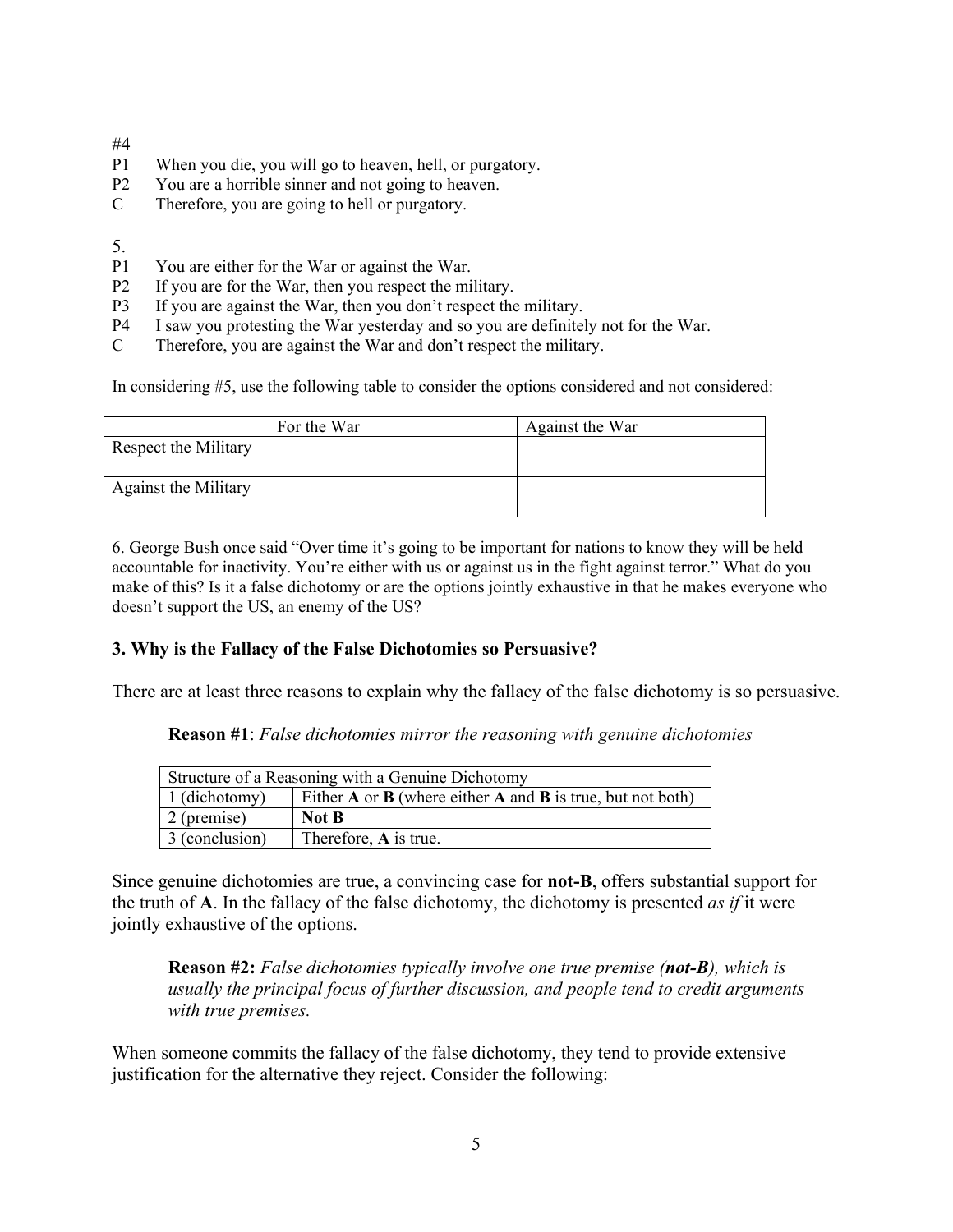| Example #2 of a False Dichotomy |                                                                                           |
|---------------------------------|-------------------------------------------------------------------------------------------|
| 1 (dichotomy)                   | Either John is a brain-eating zombie or he is a friendly zombie.                          |
| 2 (premise)                     | John is <i>not</i> a brain-eating zombie.                                                 |
| 2a (defense)                    | Look, John is definitely not a brain-eating zombie. There are some brains right there for |
|                                 | him to eat and he isn't even licking his lips!                                            |
| 3 (conclusion)                  | Therefore, John is a friendly zombie.                                                     |

An extensive defense of (2) does two things: (i) since a key premise is rendered likely, the entire argument is (fallaciously) credited and (ii) defending (2) draws attention away from a required defense of (1).

## **Reason #3:** *False dichotomies often rely upon the audience lacking an imagination or knowledge about the world.*

Suppose that you are an avid coffee drinker. When you don't drink coffee, you get very tired and cannot do your work. If this is the case, you might think that *you have to drink something to stay awake at your job*. You haven't really thought about whether anything else might give you more energy (e.g. more exercise, more sleep, eating healthy). You and so the 5-hour ENERGY dichotomy is likely to be very convincing.

| Example #3of a False Dichotomy |                                                                                      |
|--------------------------------|--------------------------------------------------------------------------------------|
| (premise)                      | I have to drink something to stay awake at my job.                                   |
| 2 (dichotomy)                  | In order to stay awake on the job, you only have two choices: drink coffee or 5-hour |
|                                | Energy                                                                               |
|                                | Coffee will only keep you awake for 45 minutes, while 5-Hour Energy lasts for many   |
|                                | hours.                                                                               |
| 4 (conclusion)                 | You should drink 5-hour ENERGY.                                                      |

## **4. Dilemmas vs. Dichotomy**

A **dilemma** is a type of dichotomy involving two choices but neither choice is *practically acceptable*. One popular example of a dilemma is a **moral dilemma**, which is a conflict between competing moral requirements. For example, the choice between lying to a friend when the telling the truth would be harmful is a conflict between the principle: *you ought to tell the truth*  and *you should not hurt people*. Another example is **Sophie's Choice**, which is any dilemma where an individual's choice to save one beloved person **A** will result in the death of another beloved person **B**. Or, the **Samaritan's Dilemma** refers to the choice between *giving to charity* and thereby either improving the welfare of an individual or increasing their need for charity or *not giving to charity* and thereby not improving the welfare of an individual but not increasing any need for charity. Dilemmas, like dichotomies, can be false or genuine.

## **5. False Dichotomies and the Straw Man**

A common (doubly fallacious) argumentative tactic is to create a false dichotomy where one of the sides of the dichotomy is a straw man.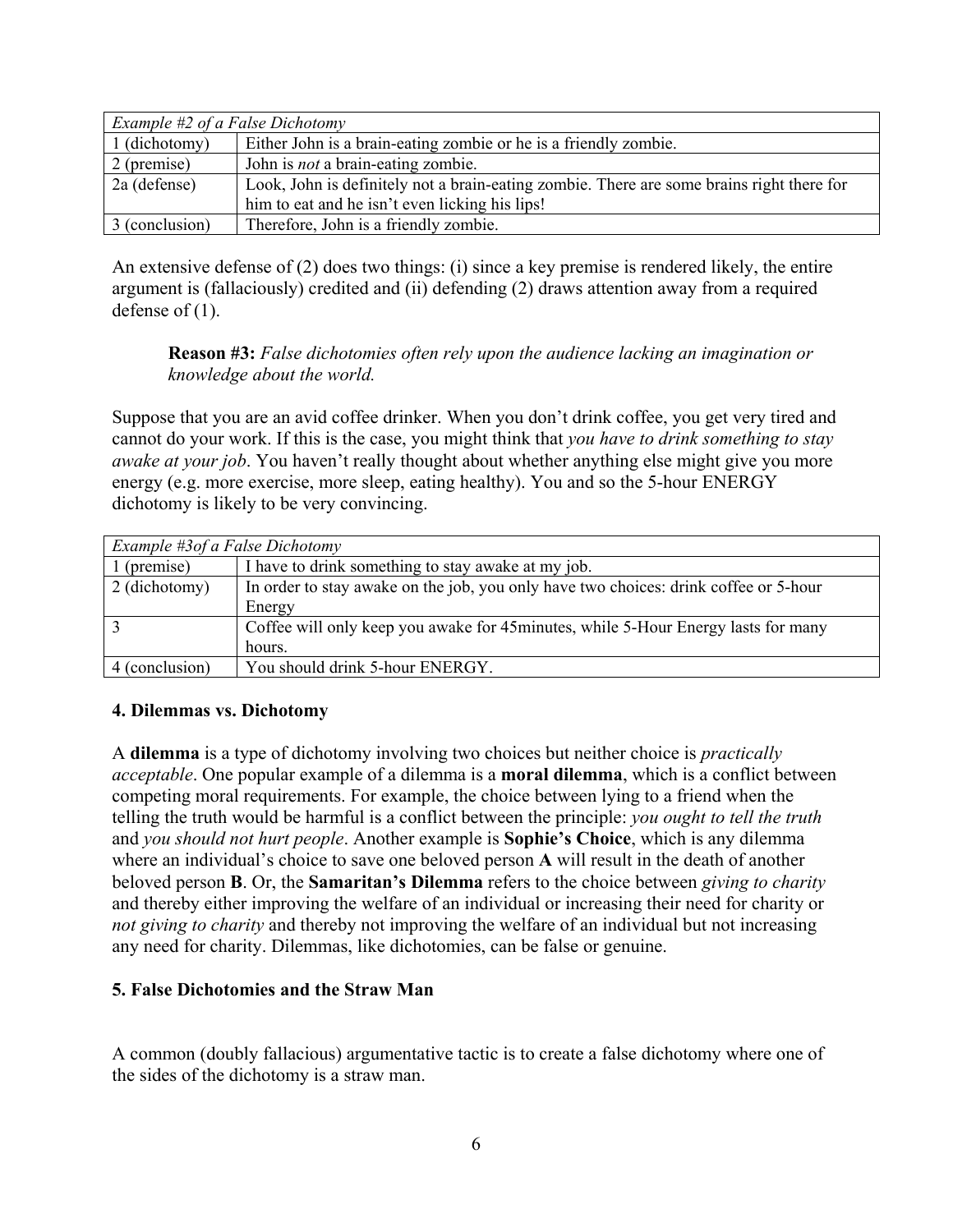| Structure of a Reasoning with a False Dichotomy (where $B$ is a straw man) |                                                    |
|----------------------------------------------------------------------------|----------------------------------------------------|
| $\vert$ 1 (dichotomy)                                                      | Either $A$ or $B$ (B is a straw man)               |
| $\vert$ 2 (premise)                                                        | <b>Not B</b> (obviously because it is a straw man) |
| 3 (conclusion)                                                             | Therefore, A is true.                              |

# **Exercise Set #3**

A. *Directions: In the following arguments, decide whether each is a genuine or false dichotomy. If it is a false dichotomy describe at least one relevant alternative that has been ignored.*

1. You always get sprinkles on your ice cream. At the Creamery you can only get blue sprinkles or white sprinkles on your ice cream. They are out of white sprinkles. Therefore, you can only get blue sprinkles. 2. Either the Discovery Channel or the history channel is the best channel on TV. The history channel isn't the best channel on TV. Therefore, the Discovery Channel is the best channel on TV.

3. My mom will vote for either the Democratic or Republican presidential candidate. My mom has voted for Republican the past five years. Therefore, my mom will vote Republican this year.

4. Taxes with either be raised or lowered next year. Since they will not be raised, it follows that they will be lowered.

5. Your grandma notice \$100 was missing from her purse. The \$100 was there this morning. She did not leave the house all day, and therefore a stranger couldn't have stolen it from her purse. Also, she couldn't have spent it and forgotten about it. Tyler, the neighbor boy, was the only person to come visit her that day. Therefore, Tyler stole the \$100.

6. After buying three consecutive used vehicles that have died completely in two years or less, I will NEVER buy used again. With my recent misfortune regarding my automobile purchases I guess it proves that you must either buy a new car, or suffer through a used junker.

7. Marijuana should clearly not be legalized for the sole reason of it having such strong addictive qualities. The plant is so insanely addictive that after only relatively few uses, you will surely become one of those lazy potheads. People need to understand, you either stay away from marijuana, or succumb to its addictive nature and become a craving addict.

8. Do you know why I love math so much? Because it's one of the few subjects that just comes naturally to me. And the best part about math is that there are only right or wrong answers. And I love being right, which makes math even better!

9. Statistics can be a difficult subject if you do not have the immediate knack for it along with the right kind of brain to understand how it works. It's one of those subjects where you either get it, or you don't.

10. When it comes to drug testing for a job or internship, the process is pretty cut-and-dry: you either pass or you fail. And trust me, you do not want to get that feeling after losing a job because you failed a drug test. Just don't do drugs; it makes your life much easier.

11. So you mean to tell me that you think the Boston Marathon bombings was an internal job performed by the U.S. government? You have got to be kidding me. You must be some sort of terrorist if you truly believe that garbage.

12. People need to learn that in this life, without risk there is no reward. There is no free lunch. You cannot get something out of nothing. One must put something on the line or they just will not gain what they want.

13. In football, there are only two kinds of people: winners or losers. Dare I ask, what are you? 14. "What do you mean you 'might' be pregnant??! You are either pregnant, or you're not, there is no in between!"